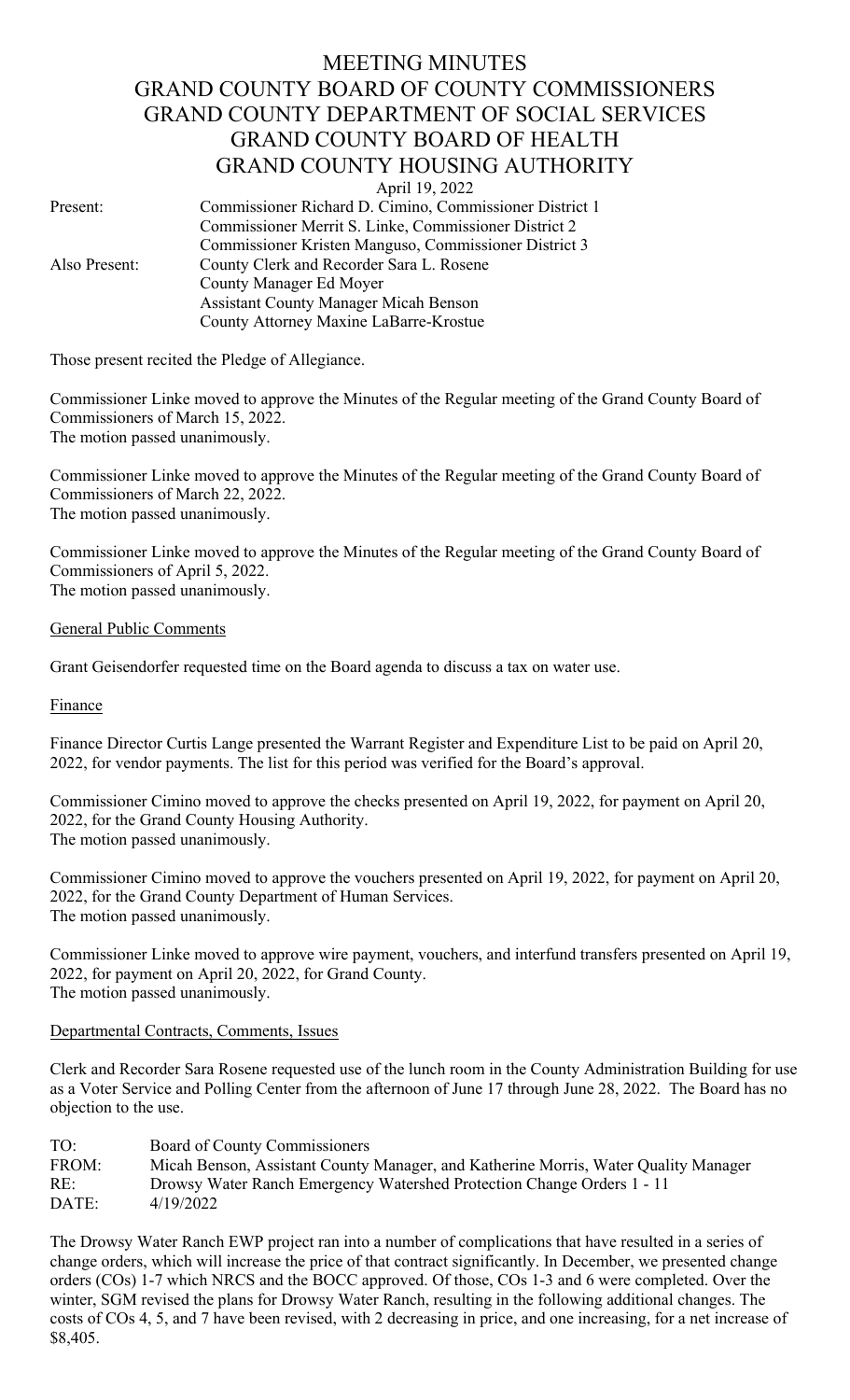|        | <b>Grand County Housing Authority</b>       |           |                     |                   |
|--------|---------------------------------------------|-----------|---------------------|-------------------|
| Change | Task                                        | Cost      | <b>Revised Cost</b> | Price change up / |
| Order# |                                             |           |                     | down              |
|        | Waterline Relocation (85 LF)                | \$13,201  |                     |                   |
|        | Waterline trench flow fill concrete (70 CY) | \$24,500  |                     |                   |
| 3      | Pre-cast grade control structure (15 LF)    | \$151,600 |                     |                   |
| 6      | Embankment Fill (603 CY)                    | \$34,673  |                     |                   |
|        | Total                                       | \$223,973 |                     |                   |
|        | <b>Revised Change Orders</b>                |           |                     |                   |
| 4      | Boulder channel (285 LF)                    | \$272,030 | \$260,685           | \$(11,345)        |
|        | Truck Hauling (400 CY)                      | \$9,000   | \$31,500            | \$22,500          |
|        | Dance Hall retaining wall (45 LF)           | \$12,500  | \$9,750             | \$(2,750)         |
|        | Total                                       | \$293,530 | \$301,935           | \$8,405           |

There are also 4 new COs numbered 8-11 pending approval by NRCS. If approved without modification, these new COs will total \$131,063. CO's are summarized below.

| Change  | New Change Orders                   | Cost        |
|---------|-------------------------------------|-------------|
| Order # |                                     |             |
| 8       | Class 6 Road Base (645 TN)          | \$17,738.00 |
| 9       | Signage                             | \$4,600.00  |
| 10      | Pedestrian Fencing                  | \$13,725.00 |
| 11      | Erosion and Water Control ((160 LF) | \$95,000    |
|         | Total                               | \$131,063   |
|         | Original Contract Total             | \$473,582   |
|         | <b>Revised Contract Total</b>       | \$1,130,553 |
|         | Cumulative Increase                 | \$656,971   |

The original Damage Survey Report (DSR) estimate submitted to NRCS for the Drowsy Water Ranch project was slightly less than \$1.4M. There are funds to cover the additional change orders and increases in project costs within the current NRCS and CWCB funding.

The purpose of this memo is to inform you of the increased costs of this EWP project and to let you know that we will be working on contract amendments as necessary. You have previously authorized Assistant County Manager, Micah Benson, to sign on EWP contracts, therefore, we will not be bringing the amendments back to you for signature.

We will be presenting a more comprehensive update of the EWP projects and progress on May 10th. Northern Water will have representatives here to provide an update on Area A as well.

Thank you for your support of these critical projects.

# Manager and Attorney Items

CDOT will be working on Berthoud Pass this summer to repair potholes.

Mr. Moyer met with regard to alignment of the arena road as opposed to County Road 731 as an alternative. Mr. Moyer stated that the alternative was ruled out.

# Consent Agenda

Resolution No. 2022-4-3, "APPROVAL OF THE INTERGOVERNMENTAL AGREEMENT ESTABLISHING THE FRASER RIVER VALLEY HOUSING PARTNERSHIP"

Resolution No. 2022-4-4, "APPROVING A RETAIL MARIJUANA CULTIVATION FACILITY LICENSE TO GREAT DIVIDE LETTUCE COLONY, INC. LOCATED AT 1851 COUNTY RD 60, UNIT C, GRANBY WITH CONDITIONS"

Commissioner Cimino moved to approve the Consent Agenda. The motion passed unanimously.

Commissioner Cimino moved to appoint Janet Engle to the Fair Board for a one-year term. The motion passed unanimously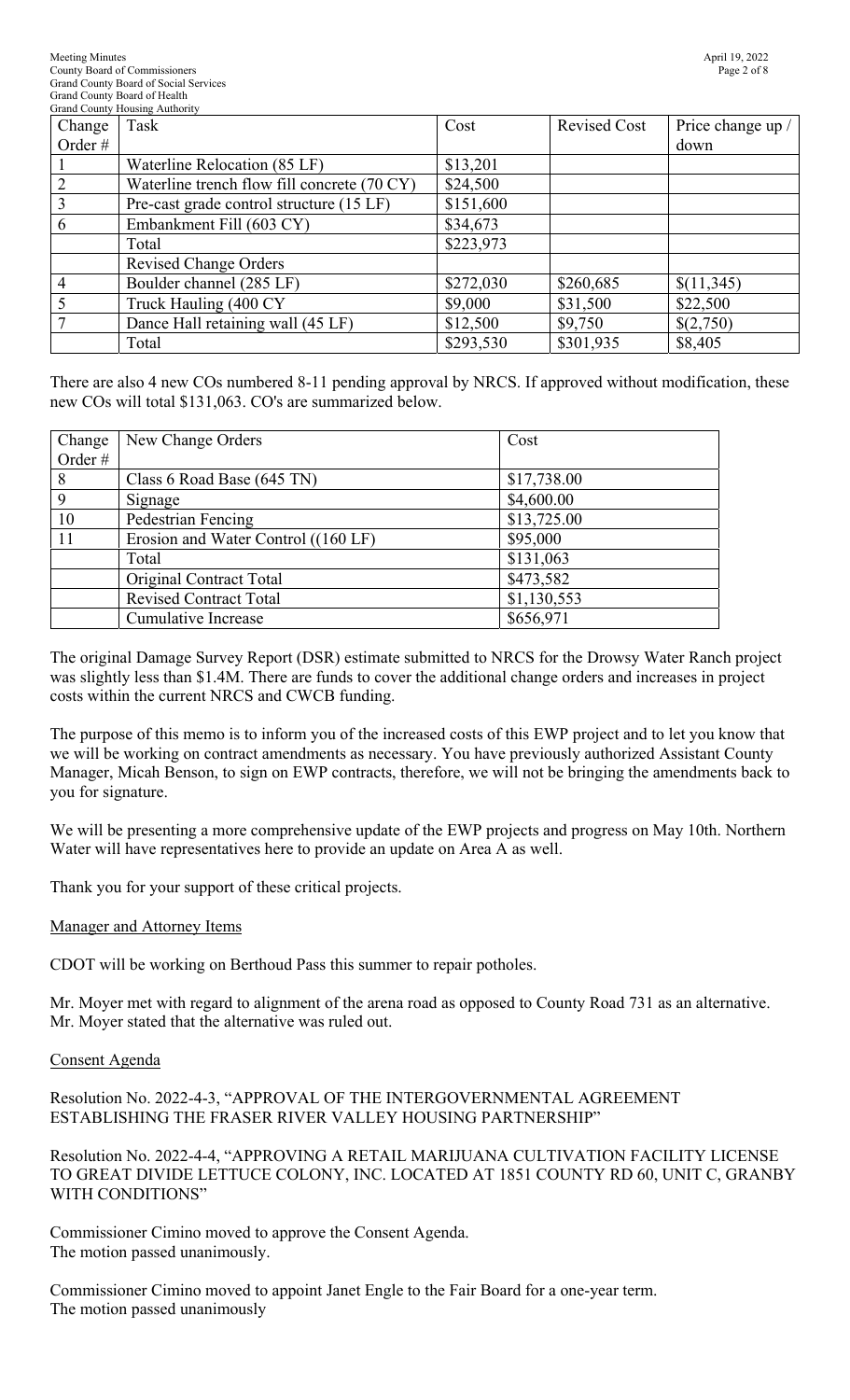Meeting Minutes April 19, 2022 County Board of Commissioners **Page 3 of 8** Grand County Board of Social Services Grand County Board of Health Grand County Housing Authority Commissioner Linke moved to allow the Granby Rotary to use the facility at Flying Heels Arena for a liquor license. The motion passed unanimously.

# Open Lands, Rivers and Trails Spring 2022 Grant Cycle Recommendations

| To:   | <b>Grand County Board of County Commissioners</b>                                |
|-------|----------------------------------------------------------------------------------|
| From: | Open Lands, Rivers, and Trails Advisory Committee                                |
| Date: | April 19, 2022                                                                   |
| RE:   | Recommendations regarding disbursement of monies from the Open Lands, Rivers and |
|       | Trails (OLRT) Fund—Spring 2022 Grant Cycle                                       |

Trails (see Table 1)

Funds Available as of 1/31/2022: \$275,302.35

Recommending Funding: \$197,250.00

Applicant: Headwaters Trails Alliance Project Name: Fraser Valley Trail Smart Sizing 2022 Brief Description:

Headwaters Trails Alliance is requesting \$15,260 which is 7.6% of the total project cost. Funding assistance is requested for trail maintenance, improvements, and/or reroutes for the Trail Smart Sizing (TSS) project in Winter Park on USFS land. HTA has been assisting the Sulphur Ranger District (SRD) of the Arapaho Roosevelt National Forest with both the implementation and fiscal agency of the TSS Project since 2017. This project was designed to mitigate ecological damage due to historically poor trail development (i.e. trenching, erosion, sedimentation into creeks, wildlife habitat fragmentation, etc.) and improve the overall recreational experience for trail users in the Winter Park and Fraser area. The TSS project includes up to 18 miles of new trail construction, trail reroutes, maintenance, bridges, restoration (Phase I) and enhancements at trailheads (Phase II). This specific request covers the 2022 scope of work and includes a bridge construction project, new trail construction, reroutes, sustainability improvements, hazard tree mitigation, and social trail decommissioning. Segments assessed and/or constructed include: Blue Sky-Chickadee connector, Pinball Ridge Trail, Rogers Pass Loop (environmental assessment), and FSR 891.2 width reduction.

Recommended Funding:

With an average score of 92.8/100, OLRTAC recommends funding this grant application in full. Unanimously approved by all Committee members present.

| Applicant:                | <b>Headwaters Trails Alliance</b>                                                                              |
|---------------------------|----------------------------------------------------------------------------------------------------------------|
| Project Name:             | National Public Lands Day (NPLD) 2022                                                                          |
| <b>Brief Description:</b> | Headwaters Trails Alliance is requesting \$9,000, which is 33% of the total project cost.                      |
|                           | Funding assistance is requested for trail maintenance and river clean-up efforts for Grand County's National   |
|                           | Public Lands Day (NPLD) 2022, the 28th anniversary. This specific request will help HTA and the federal        |
|                           | agencies and partner organizations with materials/supplies and labor costs associated with the planning of and |
|                           | implementation of projects on public land and water on NPLD, September 24, 2022. This day of volunteerism      |
|                           | typically involves over 200 volunteers and contributes almost \$45,000 in volunteer labor on Grand County's    |
| public lands/waters.      |                                                                                                                |
|                           |                                                                                                                |

Recommended Funding:

With an average score of 91.4/100, OLRTAC recommends funding this grant application in full. Unanimously approved by all Committee members present.

| Applicant:    | <b>Headwaters Trails Alliance</b>         |
|---------------|-------------------------------------------|
| Project Name: | Adopt-A-Trail (AAT) Program & Youth Corps |
| י היי ה       |                                           |

Brief Description:

Headwaters Trails Alliance is requesting \$16,500, which is 24% of the total project cost. The Adopt-a-Trail (AAT) program is an extension of HTA's trail maintenance program in which land managers allow HTA to leverage resources to assist with the several million dollars of deferred maintenance on Grand County's trail systems. By utilizing volunteers and youth corps to help "oversee" the trails and perform labor during scheduled project days on specific trails throughout the field season, HTA can accomplish more trail maintenance work and promote stewardship of our public lands.

Recommended Funding:

With an average score of 91.3/100, OLRTAC recommends funding this grant application in full. Unanimously approved by all Committee members present.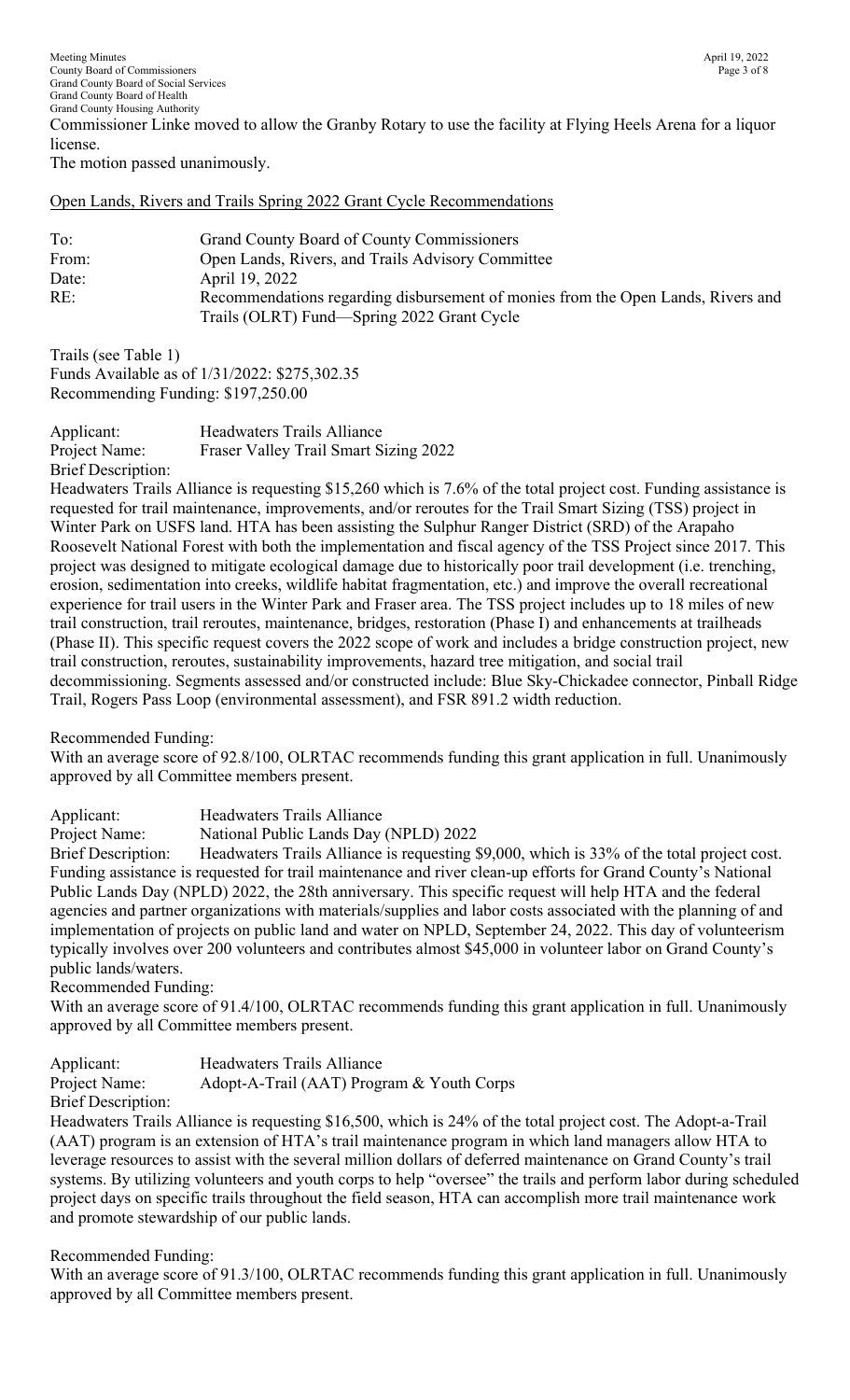Meeting Minutes April 19, 2022<br>County Board of Commissioners Page 4 of 8 County Board of Commissioners Grand County Board of Social Services Grand County Board of Health Grand County Housing Authority Applicant: Headwaters Trails Alliance Project Name: Jim Creek Phase II 2022 Brief Description:

Headwaters Trails Alliance is requesting \$3,850, which is 16% of the total project cost. Funding assistance is requested for the second summer of trail tread recovery for the Jim Creek Trail in the James Peak Protection area south of Winter Park. This trail was completely devastated by the September 2020 wind blowdown (derecho) and while the corridor has been opened up via saw crews and trail work in 2021, the trail tread is far from established with flooding and stacked tree hazards throughout. This project is a continuation of the 2021 effort to reestablish trail tread to improve public safety and navigation, as well as to protect the Jim Creek watershed. Volunteers for Outdoor Colorado will be assisting HTA with a 2-day (July 16-17) volunteer project focusing on the construction of check dams, reinforcing drainage, building water crossing (i.e. armoring with rocks and primitive single span bridges), and continuing to widen the trail.

#### Recommended Funding:

With an average score of 91.0/100, OLRTAC recommends funding this grant application in full. Unanimously approved by all Committee members present.

Applicant: Continental Divide Trail Coalition Project Name: Grand County CDT Restoration & Erosion Control Brief Description: Continental Divide Trail Coalition is requesting \$3,030, which is 58% of the total project cost. Funding through Grand County's OLRT would support 2 high priority trail maintenance projects along the CDT in partnership with the USFS Sulphur Ranger District and Headwaters Trails Alliance in Grand County. CDTC will recruit local volunteers to address parts of a large blowdown and trail rehabilitation and restoration on High Lonesome (the Continental Divide Trail). Projects are designed to meet the ongoing, high priority needs of the Forest Service to properly maintain and manage the CDT to keep it open, safe, and sustainable.

#### Recommended Funding:

With an average score of 88.4/100, OLRTAC recommends funding this grant application in full. Unanimously approved by all Committee members present.

Applicant: Headwaters Trails Alliance

Project Name: Challenger/Discovery Loop Trail Maintenance

Brief Description: Headwaters Trails Alliance is requesting \$14,000, which is 49% of the total project cost. The Discovery and Challenger Loop Trails were built as a collaborative project between the USFS, Winter Park Resort (Winter Park Resort Association at the time), and the National Sports Center for the Disabled (NSCD) in 1992-94 to create an accessible trail system and recreation area for visitors and NSCD program participants. This area, collectively known as "Bonfils," due to the trailhead kiosk donation from the Bonfils-Stanton Foundation, provides 1.3 miles of accessible trails, fishing access to 2 ponds, camping platforms, and picnic tables and benches throughout the trail loops. This trail system is very popular year-round as the trails have very little gradient and can be used by families, dog-walkers, snowshoers, hikers, cross-country skiers, wheelchairs, and hand cycle bikes. The southern end of the loop trail crosses wetlands and ponds and is composed of over 1,000 feet of boardwalks and bridges with curbs and railings. All of the bridges and boardwalks were built in the early 1990s and are in need of repair or replacement. This funding request is to mitigate immediate public safety hazards (i.e. collapsed railings, rotten or missing decking, warped sills, stringers, etc.) and flooding due to beaver dams (will install beaver deceivers).

#### Recommended Funding:

With an average score of 85.6/100, OLRTAC recommends funding this grant application in full. Unanimously approved by all Committee members present.

Applicant: Town of Hot Sulphur Springs

Project Name: Himebaugh Gulch Trail Improvement

Brief Description:

Town of Hot Sulphur Springs is requesting \$55,060, which is 54% of the total project cost. The current Himebaugh Gulch trail is approximately 2.7 miles long. The trail is in town ownership except for 850 feet of BLM land. Colorado Headwaters Land Trust holds the conservation easement on the property which allows for non-motorized recreation. The town prepared a draft management plan for the 275-acre property which identifies the project's proposed trail improvements. CPW provided recommendations for trail planning and this project is consistent with those recommendations. The project consists of three parts.

• Maintenance: The trail has a number of sections with significant erosion where it runs along the steep hillside and directly down the fall line. Needed improvements include erosion control structures, culverts, reroutes around steep sections, stream crossing structures and decommissioning or unsustainable segments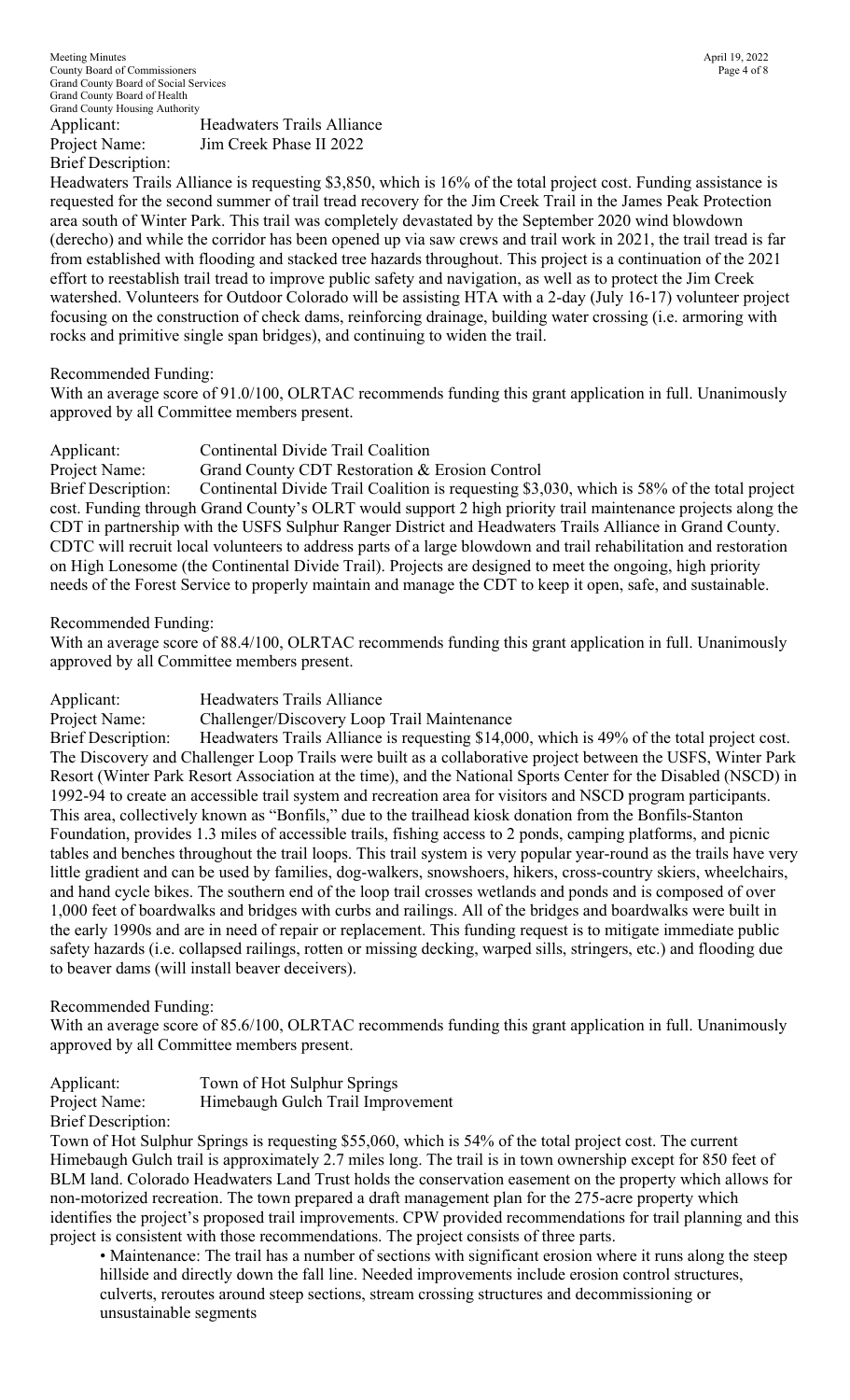. • New construction: Community input indicated the desire for a loop trail to connect the valley trail back to the hillside trail. A 1,200 foot section of new trail will provide this connection.

• Trailhead construction: A trailhead is needed on property owned by Grand County next to CR 55. The town and county have developed an intergovernmental agreement to allow the construction of a trailhead at this location.

Recommended Funding:

With an average score of 84.3/100, OLRTAC recommends funding this grant application in full. Unanimously approved by all Committee members present.

Applicant: Grand Lake Metropolitan Recreation District Project Name: Trails and Weed Control Brief Description:

GLMRD is requesting \$20,000, which is 15% of the total project cost. GLMRD would like to bring back the Rocky Mountain Youth Corps for 4 weeks of trail restoration. GLMRD has logged the rest of the area affected by the East Troublesome Fire. GLMRD has already budgeted 2 weeks of Youth Corps and is asking OLRT to match the other half. GLMRD would also like to purchase equipment and weed spray to help control the thistle that have become a big problem after the fire. GLMRD will use a combination of spray and manual removal to try and control thistle.

Recommended Funding:

With an average score of 84.0/100, OLRTAC recommends funding this grant application in full. Unanimously approved by all Committee members present.

| Applicant:                | Headwaters Trails Alliance |
|---------------------------|----------------------------|
| Project Name:             | <b>BLM</b> Projects 2022   |
| <b>Brief Description:</b> |                            |

Headwaters Trails Alliance is requesting \$60,550, which is 58% of the total project cost. HTA requests funds to assist the BLM – Kremmling Field Office (KFO) with trail maintenance and a reroute for heavily used recreation areas in both the Wolford Special Recreation Management Area (SRMA) in Kremmling and the Headwaters Extensive Recreation Management Area (ERMA) outside of Granby. Both Recreation Area proposals involve trail improvement projects that protect the environment from prolonged erosion and provide safer recreational experiences for hiking, biking, horseback riding, hunting, and fishing access.

The Wolford SRMA is a popular multi-use trail system due its proximity to Kremmling and southern aspects (which allow the trail systems to dry out quicker and open sooner). This 25,700- acre area lacks trails planning/design and needs both general and heavy maintenance. The Wolford area has very steep terrain with trails that are fall-line, over 20% grade, and prone to erosion due to the crushed granite, sand, and clay substrates. Soil erodes down the trail with heavy use and during periods of precipitation and leaves the trail tread devastated - often with 4- 36" deep trenches.

The Jacques Trail within the Headwaters ERMA (13,800 acres) is a non-mechanized (no bicycles allowed) trail that accesses the Troublesome Valley, McQueary Ridge, and Elk Mountain Trail and is heavily used for hiking, equestrian, and hunting/outfitting. Currently, the existing trail is routed through a drainage and then climbs a steep hill (>25% grade), making the trail unsustainable and causing erosion directly down the drainage. The Jacques Trail is currently undergoing an Environmental Assessment (DOI-BLM-CO-N020-0010-EA) proposing a trail reroute with climbing turns to get on the contour having a consistent 8% grade. The trail would be constructed by hand or machine, if funding is available.

For both projects, trail improvements including reroutes, rock armoring, drainages, deadfall and hazard tree removal, fire recovery, corridor clearing, stabilizing sidehills, and trail tread work will greatly enhance the safety, sustainability, and recreational experience on these trails. Recommended Funding: With an average score of 82.9/100, OLRTAC recommends funding this grant application in full. Unanimously approved by all Committee members present.

| Project Name                                   | <b>Amount Requested</b> | Average | Recommended  |
|------------------------------------------------|-------------------------|---------|--------------|
|                                                |                         | Score   | Funding      |
| Fraser Valley TSS 2022                         | \$15,260.00             | 92.8    | \$15,260.00  |
| <b>NPLD 2022</b>                               | \$9,000.00              | 91.4    | \$9,000.00   |
| AAT Program & Youth Crops                      | \$16,500.00             | 91.3    | \$16,500     |
| Jim Creek Phase II 2022                        | \$3,850.00              | 91.0    | \$3,850.00   |
| Grand County CDT Restoration & Erosion Control | \$3,030.00              | 88.4    | \$3,030.00   |
| Challenger/Discovery Loop Trail Maintenance    | \$14,000                | 85.6    | \$14,000.00  |
| Himebaugh Gulch Trail Improvement              | \$55,060.00             | 84.3    | \$55,060.00  |
| <b>GLMRD Trails &amp; Weed Control</b>         | \$20,000.00             | 84.0    | \$20,000.00  |
| <b>BLM</b> Projects 2022                       | \$60,550.00             | 82.9    | \$60,550.00  |
| Total                                          | \$197,250.00            |         | \$197,250.00 |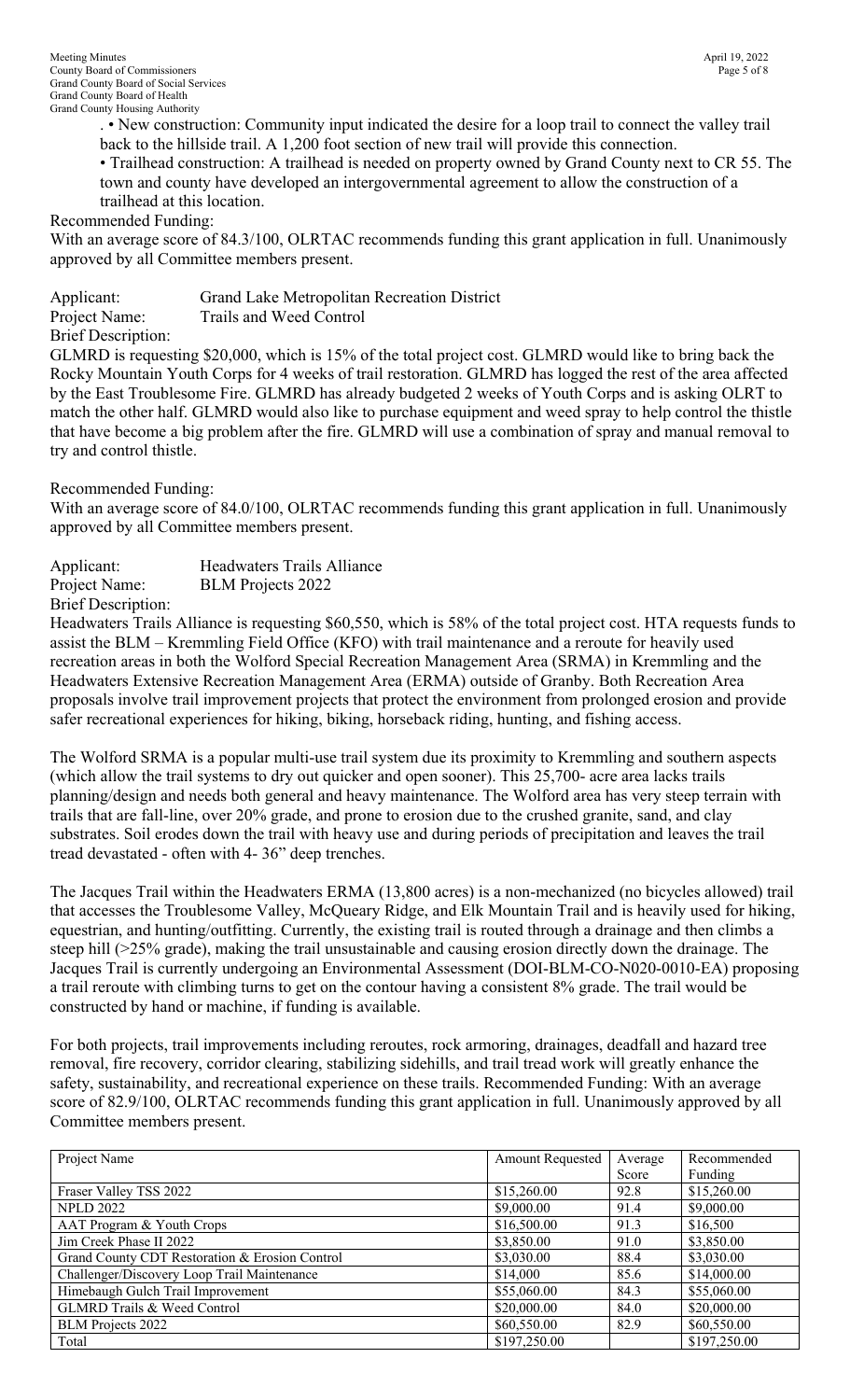Meeting Minutes April 19, 2022 County Board of Commissioners Page 6 of 8 Grand County Board of Social Services Grand County Board of Health Grand County Housing Authority Commissioner Cimino moved to fully approve the recommendation of the OLRT as presented. The motion passed unanimously.

# Winter Park Transit Facility Update

Keith Weisberg, Town Manager and Interim Transit Manager Michael Cook appeared before the Board.

The architects for the project provided a design of project.

The facility will allow for preventative and operational maintenance.

The town of Winter Park has received some grants and will be applying for additional grants.

# Board Business

Calendar

- April 20 BOCC to Attend Tentative Visit with Senator Hickenlooper at the Granby Fire Station, between 8 am and noon
- April 21 Associated Governments of Northwest Colorado (AGNC) Legislative Call via Zoom, starting at 8:30 am
- April 21 National Association of Counties West Region Regular Conference Call, 2 to 3:30 pm
- April 21 Counties & Commissioners Acting Together (CCAT) Monthly All-Member Meeting via Zoom, 3:30 to 5 pm
- April 21 Grand County Builders Association Membership Meeting at River Run, 5 to 7 pm
- April 21 BOCC to Attend U.S. Forest Service Summer Event Planning Meeting at Granby Fire Station, starting at 2 pm
- April 22 Colorado Counties, Inc. (CCI) Legislative Briefing via Zoom, noon to 1:30 pm
- April 25 Grand County wildfire council 4 at grand fire
- April 25 Drought program stakeholder meeting at 2 to 3 zoom
- April 25 Colorado Basin Roundtable Next Steps via Zoom, noon to 4 pm
- April 27 Legislator Breakfast via Zoom, 8 to 10 am
- April 28 AGNC Legislative Call via Zoom, 8:30 to 9:30 am
- April 28 CCAT Committee (Hybrid) Meeting (As Needed), 3:30 to 5 pm
- April 29 CCI Steering Committee Meetings (Hybrid), 9 am to 3 pm
- May 2 CCAT Governing Board (Hybrid) Meeting, 11:30 am to 1 pm

Tri-State General had a meeting with rural electric associations. Tri-State informed the rural electric associations that due to the decrease in coal production and decrease in gas, Tri-State will no longer be able to provide adequate power. Tri-State indicated that people should expect rolling blackouts.

Amended Final Plat, Lot 23A, Silvertips Subdivision

| PROJECT NAME      | Amended Final Plat, Lot 23A, Silvertips Subdivision                    |
|-------------------|------------------------------------------------------------------------|
| <b>APPLICANT</b>  | CASTRO, LISA M                                                         |
| <b>LOCATION</b>   | SILVERTIPS SUBDIVISION Lots: 23-26 ZONING Tourist (T)                  |
| <b>APPLICABLE</b> |                                                                        |
| REGULATIONS       | Grand County Zoning Regulations; Grand County Subdivision Regulations; |
|                   | <b>Grand County Master Plan</b>                                        |

# ATTACHMENTS

A. Development Application B. Project Narrative Letter C. Proposed Final Plat D. Vicinity and Detail Map E. Silvertips Plat Rec. No. 85799 F. Title Commitment dated October 29th, 2021 G. Proof of Taxes Due – 2022 H. Warranty Deed Rec. No. 2006-011653 I. Proof of Water J. Planning Commission Resolution No. 2022-3-1 STAFF Taylor Schlueter, County Planner REQUEST Approval of an Amended Final Plat to combine four (4) lots.

PURPOSE OF REQUEST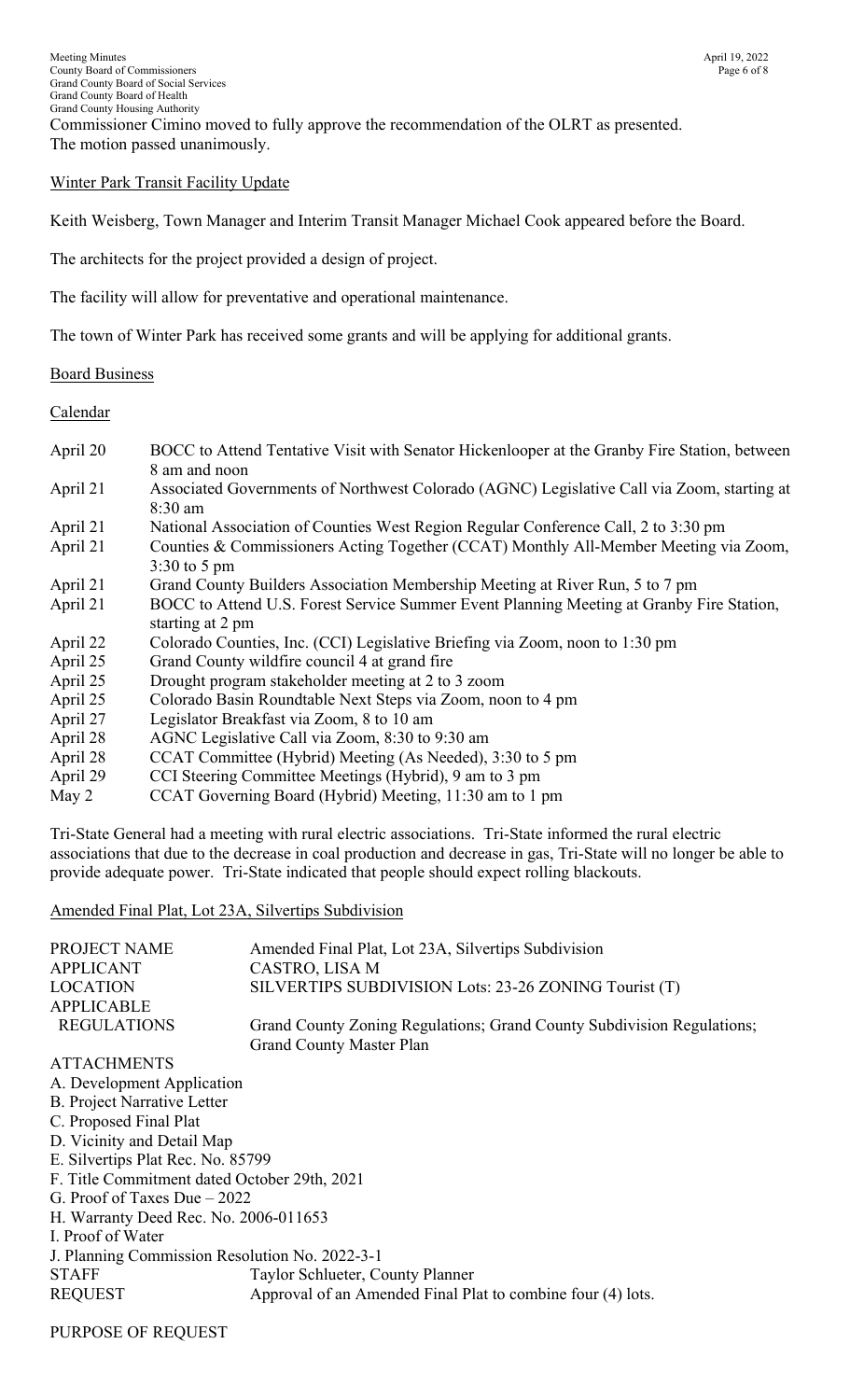The Applicant has requested an Amended Final Plat to combine four (4) small vacant lots into one (1) .389 acre lot in order to build a home across existing lot lines.

The existing lots are non-conforming and the request would reduce non-conformity by combining lots. The combined lots are roughly 90 feet deep and 55 feet wide. The existing driveway is on Lot 25 and the final driveway is yet to be determined. Sheds exists on Lots 24 and 25.

# BACKGROUND & HISTORY

The oldest record of ownership on file for the four lots is the 2006 Personal Representative Deed transferring ownership from the estate of Jerry M. Jarman to the current owner, Lisa M. Castro. These lots are located near US Highway 34, are zoned Tourist, and are located in the Three Lakes Design Review Area as well as Grand County Urban Growth Area No. 2.

Silvertips subdivision was originally platted in 1957 at Reception No. 85799.

#### PLANNING COMMISSION

The Grand County Planning Commission recommended approval of the Lot 23A Silvertips Amended Final Plat on March 9th, 2022 with the conditions outlined in Resolution No. 2022-3-1.

#### STAFF RECOMMENDATION

Staff recommends approval of the Silvertips Lot 23A, Amended Final Plat. The following conditions shall be met prior to the recording of the Final Plat:

1. All recording fees are to be paid by the Applicant.

2. Quit Claim Deeds to describe the amended legal description of the lots shall be completed and recorded with the Grand County Clerk and Recorder's Office.

3. An electronic copy of the Final Plat shall be submitted.

Commissioner Cimino moved to approve the Amended Final Plat, Lot 23A, Silvertips Subdivision as presented. The motion passed unanimously.

#### Simmons Subdivision Exemption, Sketch Plan

| PROJECT NAME                       | Simmons Subdivision Exemption - Sketch Plan                               |
|------------------------------------|---------------------------------------------------------------------------|
| <b>APPLICANT</b>                   | SIMMONS STEVE T. & SIMMONS HANNA S.                                       |
| <b>LOCATION</b>                    | Sixteenth: SW Quarter: NE S: 26 T: 3N R: 76W 17.28 AC $+/-$ SW4NE4 &      |
|                                    | NW4SE4 SEC 26 T3N R76W Sixteenth: NW Quarter: SE S: 26 T: 3N R: 76W       |
| <b>ZONING</b>                      | Residential (R)                                                           |
| <b>APPLICABLE</b>                  |                                                                           |
| <b>REGULATIONS</b>                 | Grand County Zoning Regulations, Section 14.5 Three Lakes Design Review   |
|                                    | Area; Grand County Subdivision Exemption Regulations; Grand County Master |
|                                    | Plan                                                                      |
| <b>ATTACHMENTS</b>                 |                                                                           |
| A. Development Application         |                                                                           |
| <b>B. Project Narrative Letter</b> |                                                                           |
| C. Proposed Sketch Plan            |                                                                           |
| D. Vicinity and Detail Maps        |                                                                           |
| E. Title Commitment                |                                                                           |
|                                    |                                                                           |

F. Proof of Taxes Due – 2022

G. Warranty Deed Rec. No. 2021012272 H. Proof of Water I. Planning Commission Resolution 2022-03-4 STAFF Taylor Schlueter, County Planner REQUEST Approval of Subdivision Exemption to divide a 17.38 acre, metes and bounds parcel, into three new parcels.

# PURPOSE OF REQUEST

The Applicant has requested a Subdivision Exemption to divide their 17.38 acre property into three parcels of 12.38, 2.41, and 2.59 acres each. Each parcel will be for a single family residence.

#### BACKGROUND & HISTORY

The oldest record of ownership on file is a 1972 warranty deed showing a W. W. Lininger selling the land to Green Acres Construction. Green Acres then sold the property in 2004 to Hagerdon Grand Lake Properties, which then sold to the Simmons' in October 2021.